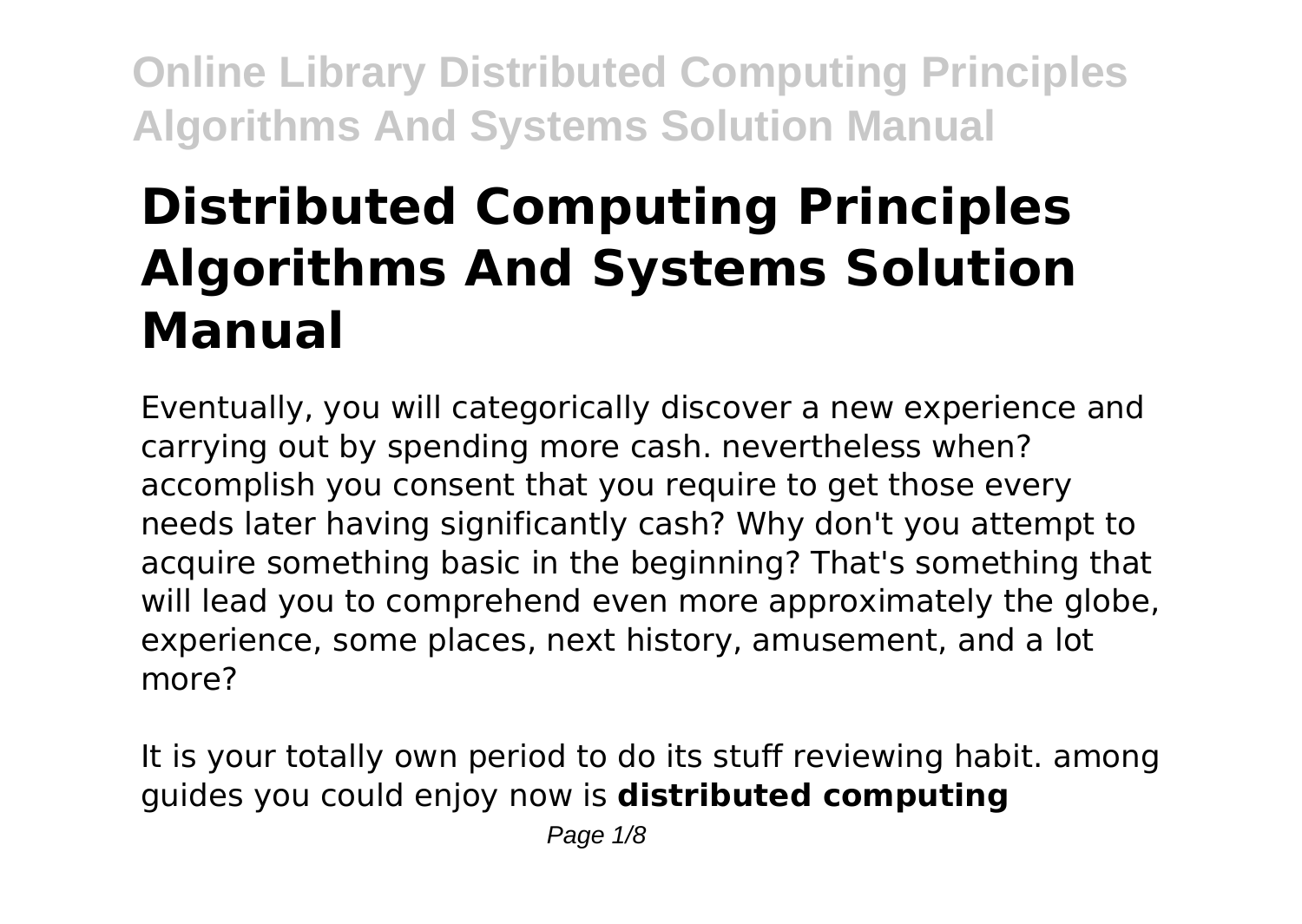#### **principles algorithms and systems solution manual** below.

At eReaderIQ all the free Kindle books are updated hourly, meaning you won't have to miss out on any of the limited-time offers. In fact, you can even get notified when new books from Amazon are added.

#### **Distributed Computing Principles Algorithms And**

Designing distributed computing systems is a complex process requiring a solid understanding of the design problems and the theoretical and practical aspects of their solutions. This comprehensive textbook covers the fundamental principles and models underlying the theory, algorithms and systems aspects of distributed computing.

### **Distributed Computing: Principles, Algorithms, and Systems** ... Page 2/8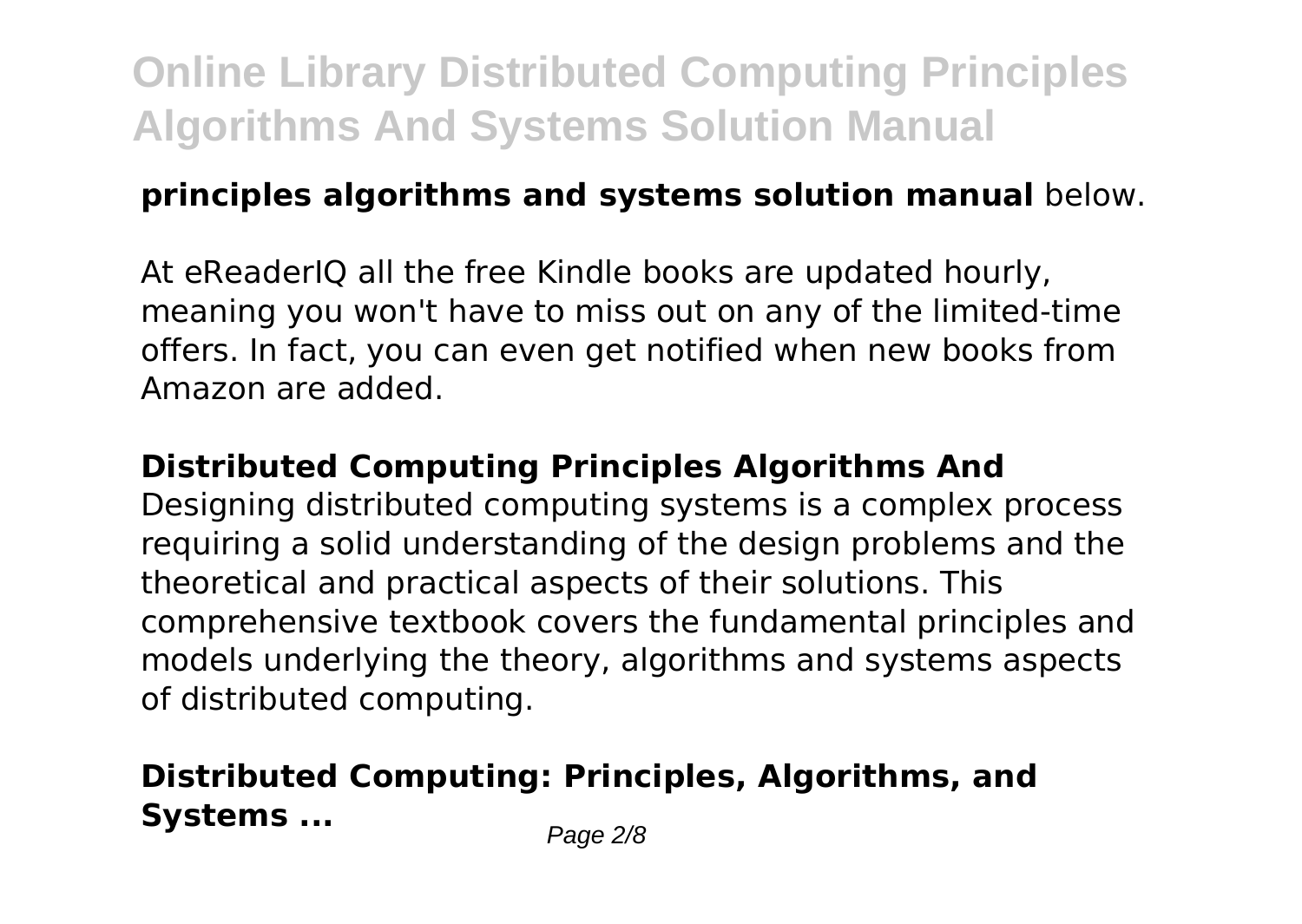Comprehensive textbook covering the fundamental principles and models underlying the theory, algorithms and systems aspects of distributed computing. For advanced undergraduate and graduate students of electrical and computer engineering and computer science.

#### **Amazon.com: Distributed Computing: Principles, Algorithms ...**

A.D. Kshemkalyani, M. Singhal, Distributed Computing: Principles, Algorithms, and Systems, ISBN: 9780521189842, paperback edition, Cambridge University Press, March ...

#### **Distributed Computing: Principles, Algorithms, and Systems ...**

Distributed computing is often used in tandem with parallel computing. Parallel computing on a single computer uses multiple processors to process tasks in parallel, whereas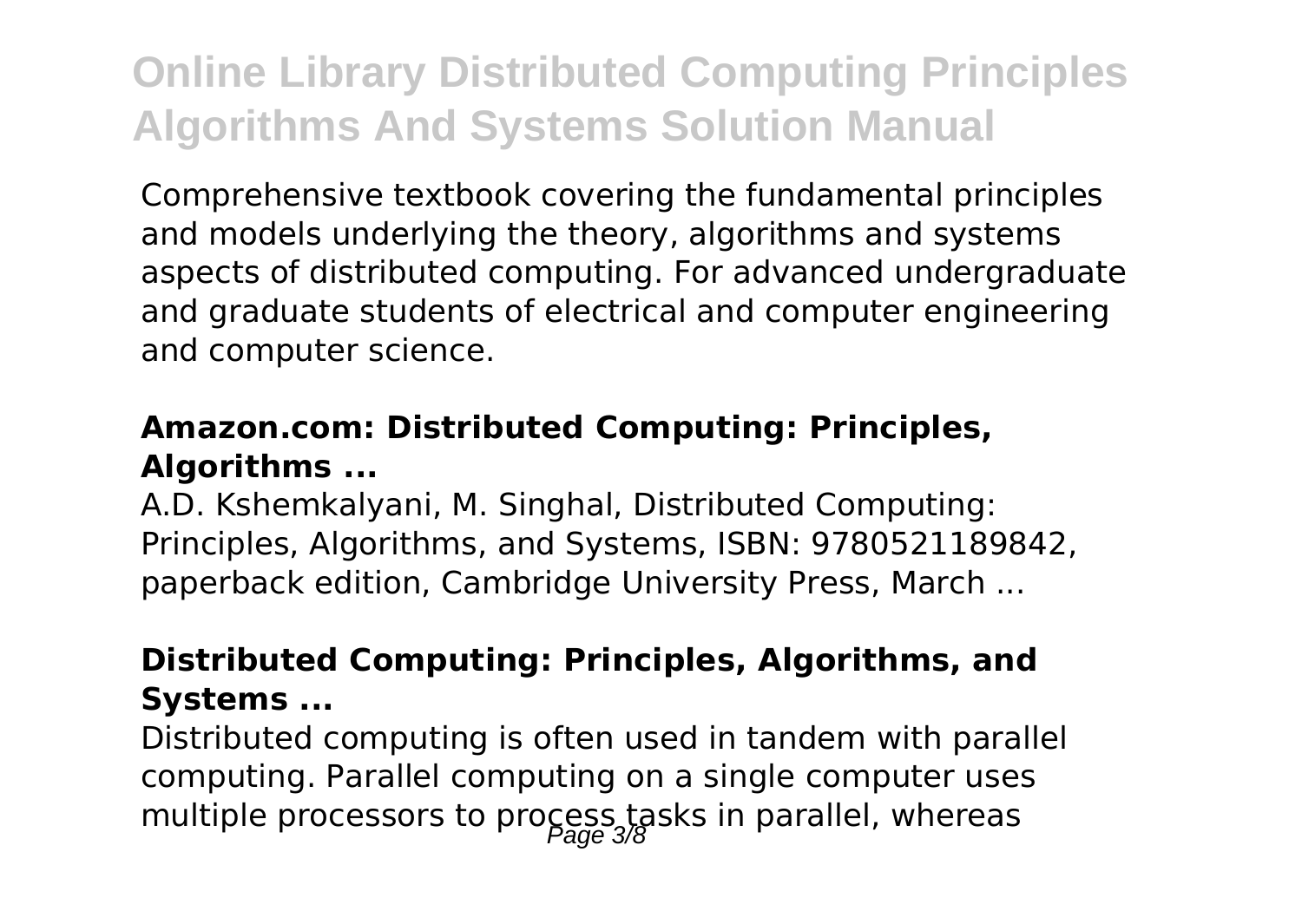distributed parallel computing uses multiple computing devices to process those tasks. Consider our example program that detects cats in images.

#### **Distributed computing | AP CSP (article) | Khan Academy**

This comprehensive textbook covers the fundamental principles and models underlying the theory, algorithms and systems aspects of distributed computing. Broad and detailed coverage of the theory is...

#### **Distributed Computing: Principles, Algorithms, and Systems ...**

Book description. Designing distributed computing systems is a complex process requiring a solid understanding of the design problems and the theoretical and practical aspects of their solutions. This comprehensive textbook covers the fundamental principles and models underlying the theory, algorithms and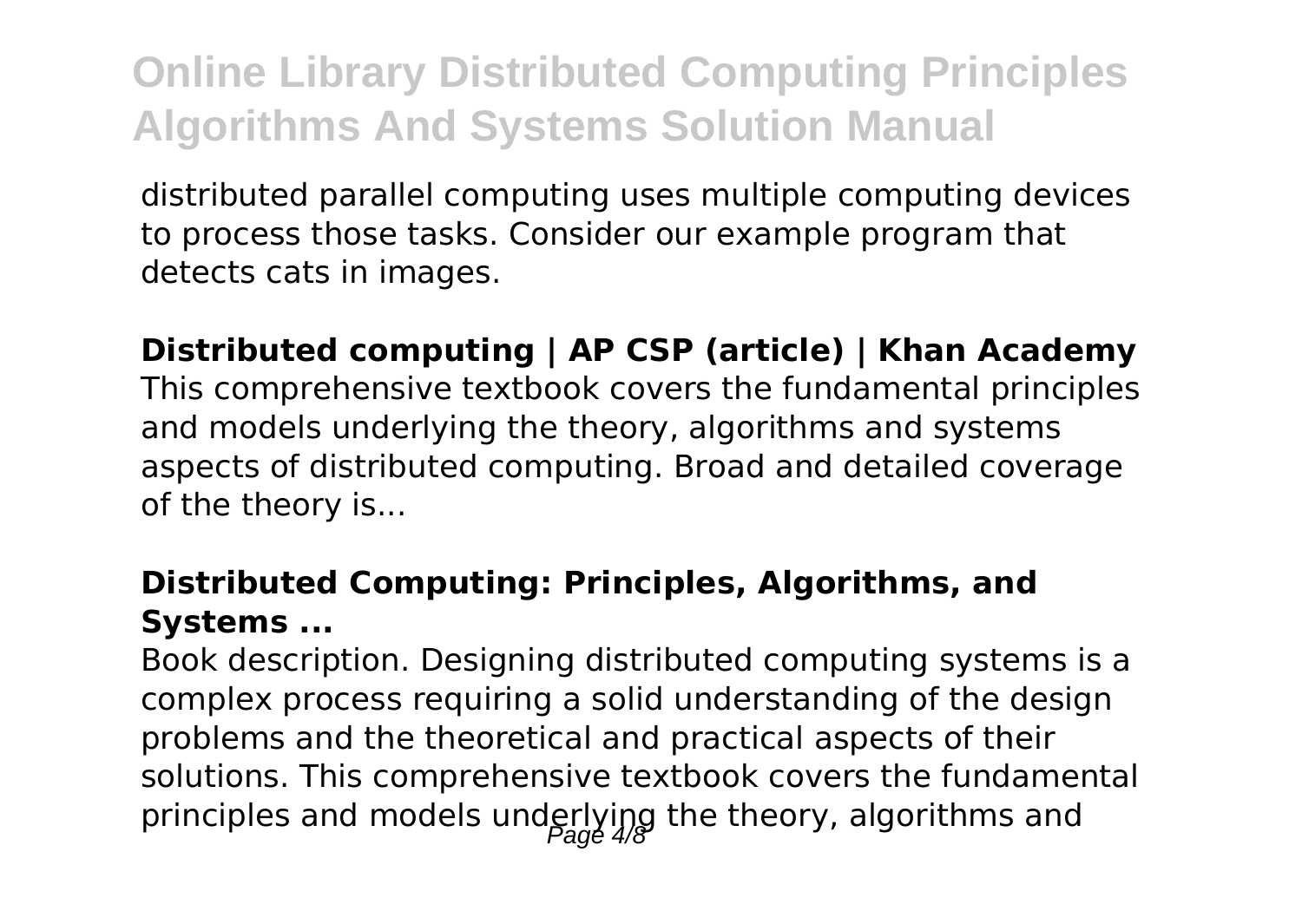systems aspects of distributed computing. Broad and detailed coverage of the theory is balanced with practical systemsrelated issues such as mutual exclusion, deadlock detection, ...

#### **Distributed Computing by Ajay D. Kshemkalyani**

Designing distributed computing systems is a complex process requiring a solid understanding of the design problems and the theoretical and practical aspects of their solutions. This comprehensive textbook covers the fundamental principles and models underlying the theory, algorithms and systems aspects of distributed computing.

**Distributed Computing by Kshemkalyani, Ajay D. (ebook)** Distributed Computing Principles, Algorithms, and Systems Distributed computing deals with all forms of computing, information access, and information exchange across multiple processing platforms connected by computer networks. Design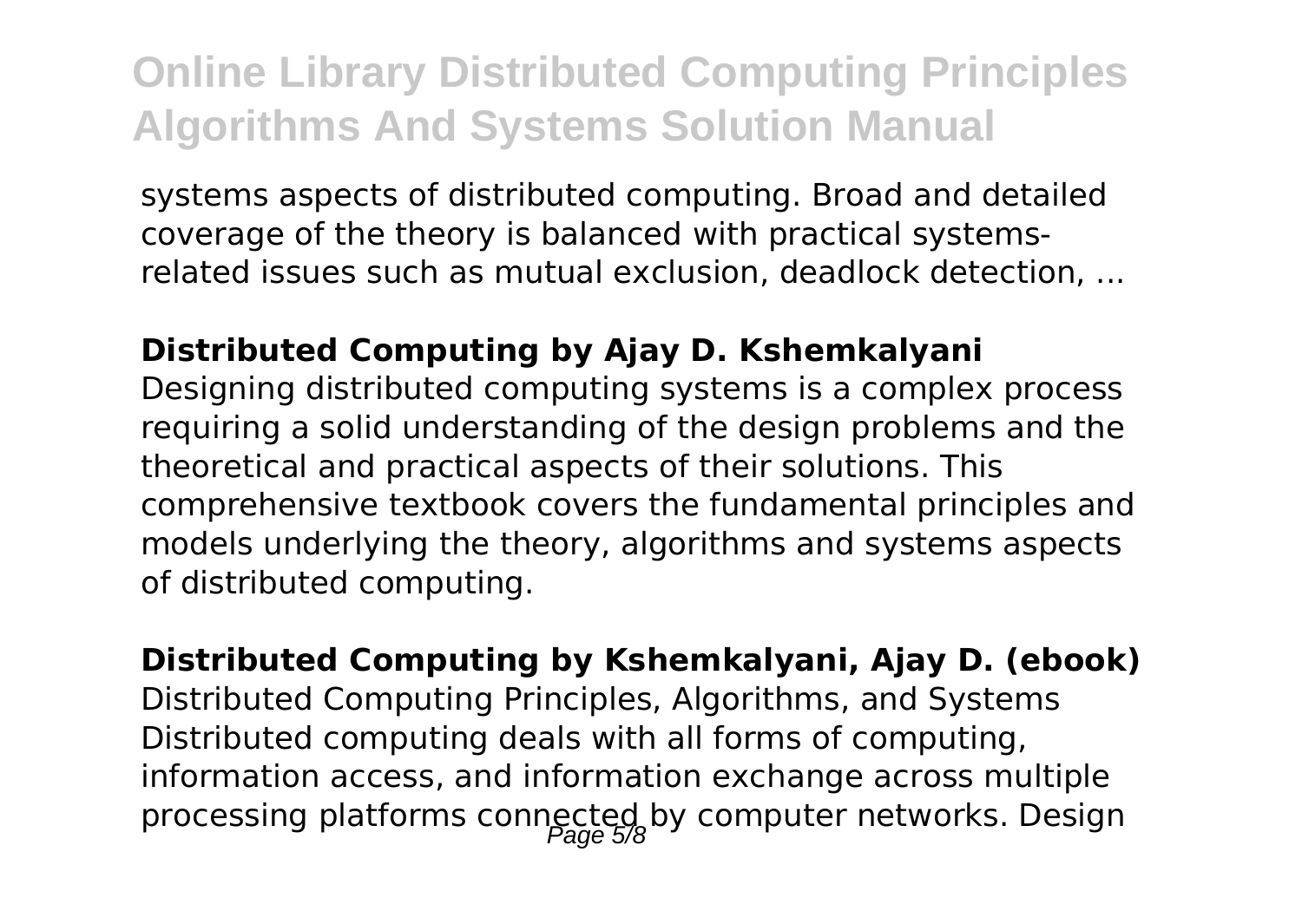of distributed computing systems is a com-plex task. It requires a solid understanding of the design issues and an

#### **This page intentionally left blank**

Distributed computing is a field of computer science that studies distributed systems. A distributed system is a system whose components are located on different networked computers, which communicate and coordinate their actions by passing messages to one another. The components interact with one another in order to achieve a common goal. Three significant characteristics of distributed systems are: concurrency of components, lack of a global clock, and independent failure of components. Exampl

#### **Distributed computing - Wikipedia**

The common goal of the conference is to improve understanding of the principles underlying distributed computing. Topics of